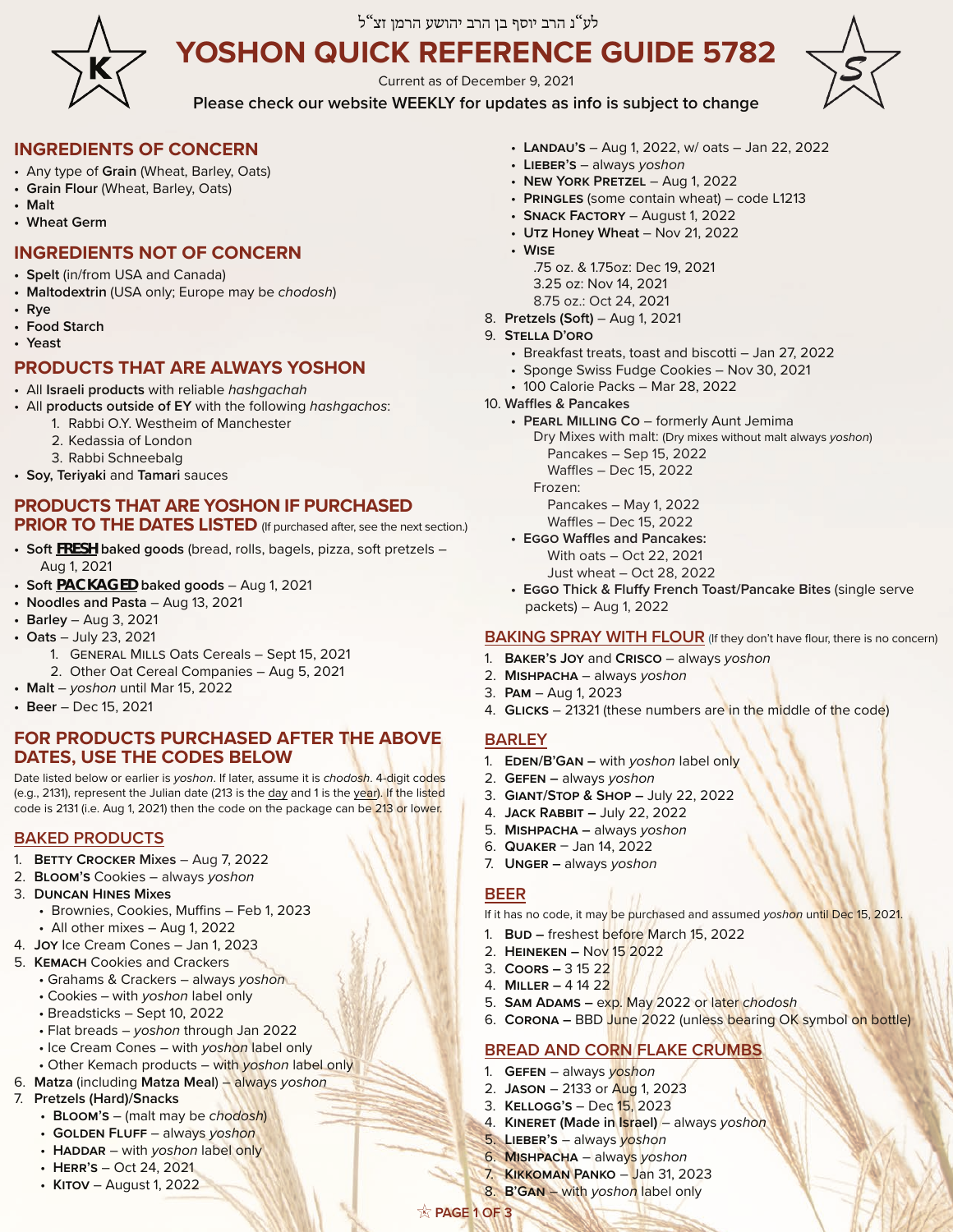

# לע"נ הרב יוסף בן הרב יהושע הרמן זצ"ל

# **YOSHON QUICK REFERENCE GUIDE 5782**

Current as of December 9, 2021



**Please check our website WEEKLY for updates as info is subject to change**

## **CEREALS, CEREAL BARS, GRANOLA BARS, OATMEAL**

Check ingredients. Use earliest date. (e.g., if General Mills cereal contains barley, use date Aug 10, 2022. For oats, use Sept 22, 2022).

#### 1. **Barbara**

- Oats July 23, 2022
- Wheat Aug 1, 2022
- Original May 23, 2022
- 2. **Cascadian Farms**
	- Cinnamon Raisin Granola Mar 23, 2022
	- Raisin Bran, Purely O's Apr 23, 2022
	- Hearty Morning, Clifford Crunch, Honey Granola, Honey Nut O's – May 23, 2022
- 3. **Cream of Wheat** Aug 1, 2023

#### 4. **General Mills**

- Oats Sept 22, 2022
- Wheat always *yoshon*
- Barley Aug 10, 2022
- 5. **Kashi**
	- Oats Jul 23, 2021
	- Wheat Aug 1, 2022
	- Kashi Soft Cereal Bars Apr 23, 2022
	- Kashi Pilaf July 23, 2022

#### 6. **Kellogg's**

- (if made in Europe always *yoshon*)
- Oats July 23, 2022
- Wheat Aug 1, 2022
- Barley Aug 3, 2022
- Malt Dec 15, 2022
- 7. **Kemach**
	- Whole Wheat Flakes, Coco Munchies, Cinnamon Bites always *yoshon*
	- All Other Aug 1, 2022

#### 8. **Malt-O-Meal**

Each cereal has a different amount of time from packing to expiration. Use the list below to calculate how long before expiration date the cereal was produced to determine *yoshon* status.

- if contains only oats Jul 23, 2021 packing date
- if contains only wheat always *yoshon*
- if contains only barley Aug 3, 2022 packing date
- 9 mos from packing Marshmallow Maties, Berry Colossal Crunch
- 10 mos from packing Blueberry Muffin Tops, Cinnamon Toasters, Honey Graham Squares,Coco Roos, Honey Nut Scooters
- 12 mos from packing Apple Zings, Tootie Fruities, Honey & Oat Blenders, Honey Buzzers, Cocoa Dyno Bites, Corn Flakes, Frosted Mini Spooners, Raisin Bran, Golden Puffs, Frosted Flakes, Corn Bursts Crispy Rice
- 15 mos from packing Hot Wheat Malt-O-Meal-Chocolate, Maple & Brown Sugar
- 18 mos from packing Quick Rolled Oats
- 24 mos from packing Hot Wheat Malt-O-Meal-Original
- 9. **Nature Valley**  Jul 30, 2022 (except if produced in South America) 10. **Post**
	- Oats Sept 15, 2022
	- Wheat *yoshon*
	- Barley Aug 3, 2022
	- Malt Dec 15, 2022
- 11. **Quaker** (USA) [In EY and EU with KF *hechsher* are always *yoshon*]
	- Chewy Granola Bars Mar 19, 2022
	- Chewy Granola Bars 25% Less Sugar, Oatmeal to Go Bars, Soft Baked Bars, Oatmeal Express – Jan 14, 2023
	- Life Jul 17, 2022
	- Oats (rolled, instant oatmeal) Jan 13, 2023
- 12. **Shoprite**
	- Hot Cereal:
	- Oat Cereal & Oatmeal info not available
	- Wheat info not available
	- Cold Cereal: info not available
- 13. **Stop & Shop/Giant**
	- Cereal
		- With oats July 23, 2022
		- With wheat Aug 1, 2022
		- Oatmeal July 23, 2022
- 14. **Walmart**
	- Quick Oats Jan 18, 2023
	- Bran Flakes Aug 1, 2022

## **CHOW MEIN NOODLES**

- 1. **Eden**  with *yoshon* label only
- 2. **Kemach**  with *yoshon* label only
- 3. **Streit's**  always *yoshon* unless labeled *chodosh*
- 4. **Lieber's**  currently *yoshon*
- 5. **Mishpacha**  not *yoshon*
- 6. **La Choy** info not available

# **COUSCOUS**

- 1. **Hodgson Mills** July 26, 2022
- 2. **Near East**  Aug 3, 2022 | with barley only Aug 9, 2021

## **EGG ROLL/WONTON WRAPPERS**

- 1. **Gefen Egg Roll and Won Ton Wrappers**  ##0121HX (# is an irrelevant number, H is 8th letter of alphabet and corresponds to Aug)
- 2. **Golden Bowl** 
	- Won Ton Wraps code 012108
	- Spring Roll Wrappers Aug 1, 2022
- 3. **Dependable**  always *yoshon*
- 4. **Nasoya Egg Roll and Won Ton Wrappers**  Sept 9, 2021
- 5. **WON TON FOOD CO.** code 80121 (any letters are irrelevant)
- 6. **B'Gan**  with *yoshon* label only

## **FLOUR**

**PAGE 2 OF 3**

- 1. **All Purpose Flour** 
	- **Dependable**  with *yoshon* stamp only
	- **Giant/Stop & Shop**  Aug 1, 2022
	- **Glicks**  with *yoshon* label only
	- **Gold Medal** KC 2-9-23
	- **Heckers** always *yoshon* (if contains malt Jun 15, 2023)
	- **Kemach** with *yoshon* label only

**• Target/Market Pantry Flour** – Aug 1, 2022

**• Dependable** – with *yoshon* stamp only

has a *chodosh* code of Aug 1, 2022.

**• King Arthur** – 5lb bags Aug 1, 2022 50lb bags Aug 1, 2021

**• King Arthur** – Aug 30, 2022, 50 lb bags – Aug 30, 2021

• TARGET/MARKET PANTRY - whole wheat flour and bleached flour

*continued on next page*

- **Mishpacha**  always *yoshon*
- **Pillsbury**  Feb 1, 2023

**• Gold Medal** – Feb 1, 2022 **• Heckers** – Aug 1, 2021 **• Kemach** – always *yoshon*

**• Mishpacha** – always *yoshon* **• Pillsbury** – Aug 1, 2022

**• Shoprite** – Aug 1, 2022

2. **Whole Wheat Flour**